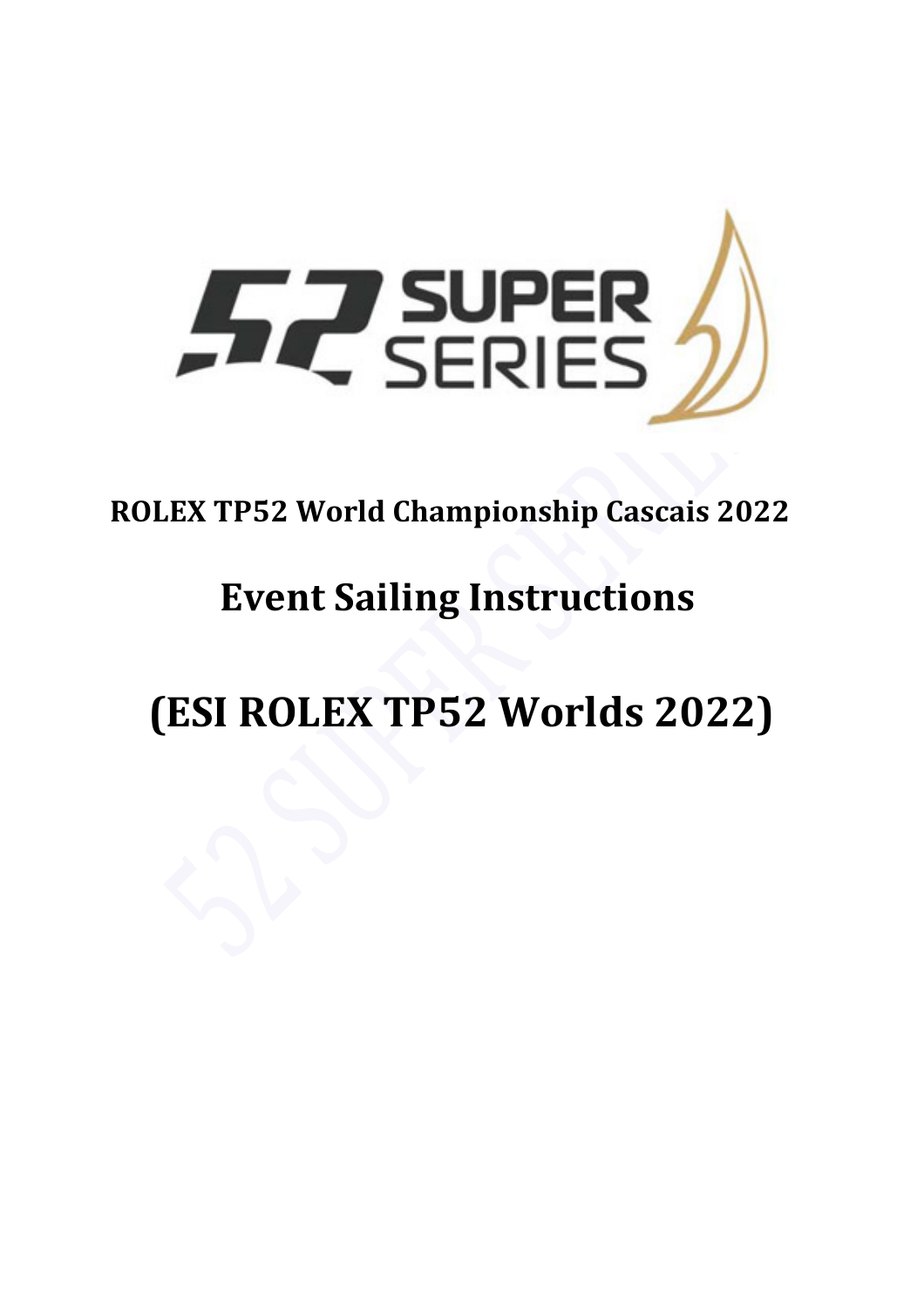#### **INTRODUCTION**

The ROLEX TP52 World Championship Cascais 2022 is organised by the Super Series Eventos Desportivos LDA in collaboration with the Clube Naval de Cascais (CNdC) and the TP52 class, collectively the Organizing Authority (OA). The Event Sailing Instructions (ESI) give the 'local' instructions not mentioned in the 2022 NoR/SI and in case of clashes overrules the 2022 NoR/SI.

#### ======================== 1) SCHEDULE OF RACES, INSPECTIONS, CEREMONIES AND BRIEFINGS

| 17 June, Friday:    | Owner Driver free practice day, only if od or an approved<br>replacement (NoR/SI 26.2) is helming |
|---------------------|---------------------------------------------------------------------------------------------------|
| 18 June, Saturday:  | Free practice day                                                                                 |
|                     | Equipment inspections from 12.00hrs till final day                                                |
| 19 June, Sunday:    | Registration 10.00 - 12.00 and free practice day                                                  |
|                     | Crew Weight option 1, 16.30 - 17.30                                                               |
| 20 June, Monday:    | Crew Weight option 2, 08.30 - 09.30                                                               |
|                     | Registration $10.00 - 12.00$ , official practice race(s) 13.00,                                   |
|                     | and skipper's meeting 17.00                                                                       |
| 21 June, Tuesday:   | 13.00 First warning signal WL Races                                                               |
| 22 June, Wednesday: | 13.00 First warning signal WL Races                                                               |
| 23 June, Thursday:  | 13.00 First warning signal WL Races                                                               |
| 24 June, Friday:    | 13.00 First warning signal WL Races                                                               |
| 25 June, Saturday:  | 13.00 First warning signal WL Races                                                               |
|                     | 17.00 Earliest option Prize Giving (NoR/SI 15.7: no warning                                       |
|                     | signal will be made after 15:30h except because of a                                              |
|                     | general recall)                                                                                   |

Maximum number of races: 10 The location for the skipper's meeting: Cascais Social Area.

#### **2) COURSE AREA**

Races will be sailed in the waters of Cascais. Approximate position of the course areas is: **Area A – Guia -** 38,40.000 N 009,26.000 W **Area B – Cascais Bay -** 38,40.000 N 009,23.500 W 

#### **3) HAUL-OUT RESTRICTIONS**

Boats shall not be hauled out after  $16<sup>th</sup>$  June 2022 /18.00h except with and according to the terms of prior written authorisation of the race committee.

#### **4) (FORBIDDEN) PASSAGES**

For all courses, boats are not allowed to pass between the Marina de Cascais outside Breakwater and the Cardinal Buoys to the south of the breakwater.

#### **5) MARKS**

- Marks W, W/o and Gate will be Yellow Smartmarks.
- Mark W/i will be a White Smartmark.
- Starting marks will be race two race committee boats or one race committee boat and a White Smartmark.
- Finishing marks will be a race committee boat and a White Smartmark.
- Midway gate marks (Course pennant 3 only) will be Orange inflatable marks.
- This changes the drawings of NoR/SI Appendix 1 as follows: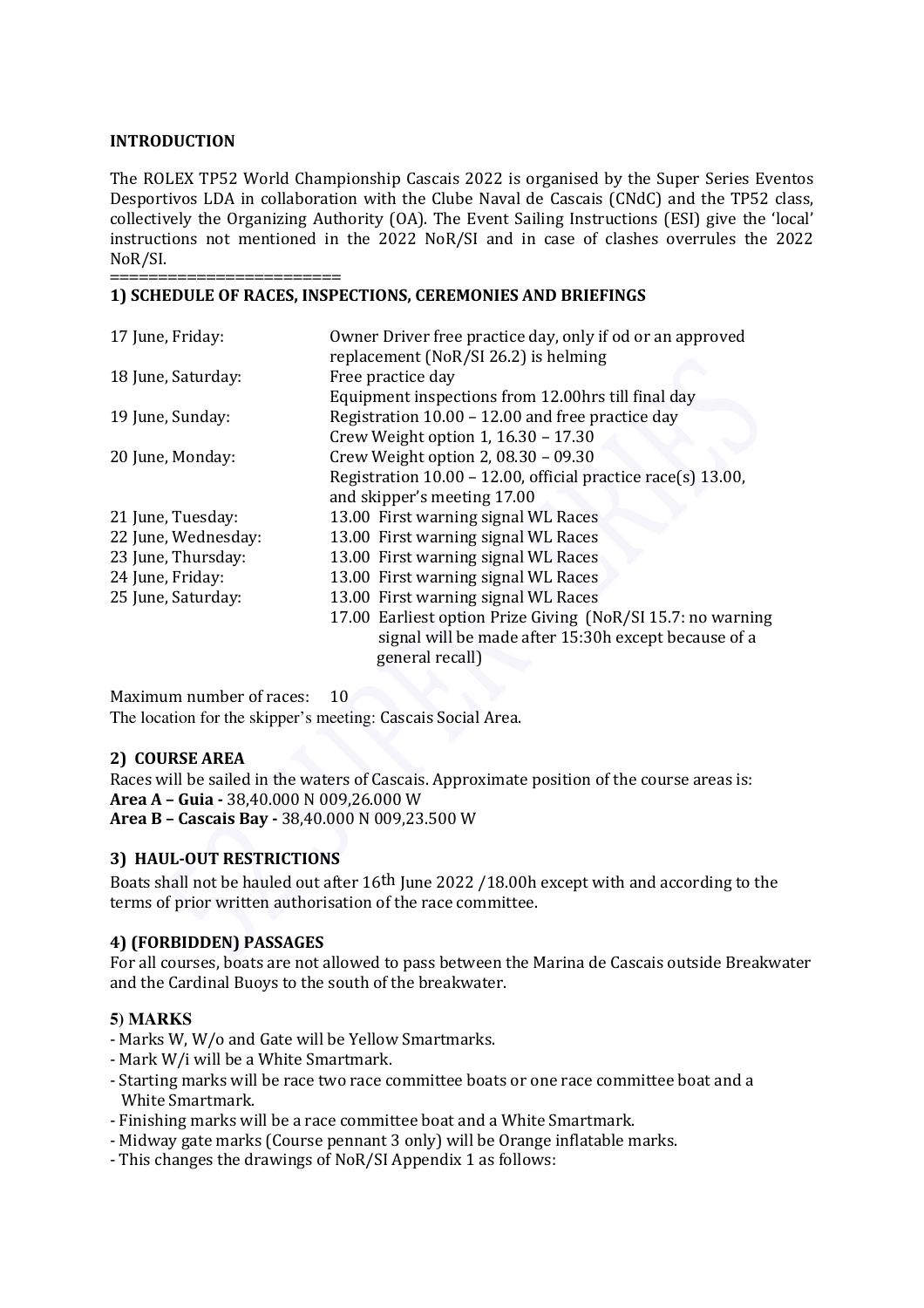#### **Course 1: Pennant 1 Course 2: Pennant**



 **Course 3: Pennant 3**



#### NoR/SI 18.1 and 18.2 to be deleted and replaced by:

18.1 To change the next leg of the course the race committee will move the Smartmarks / the orange gate marks of course 3 to their new position, or move the finishing line. The change will be signaled before the leading boat has begun the leg, although the (Smart)marks may not yet be in position.

18.2 Any change to the position of the gate or the finish line will be signaled at  $W/\sigma$ . This does not change the obligation to leave  $W/i$  to port.